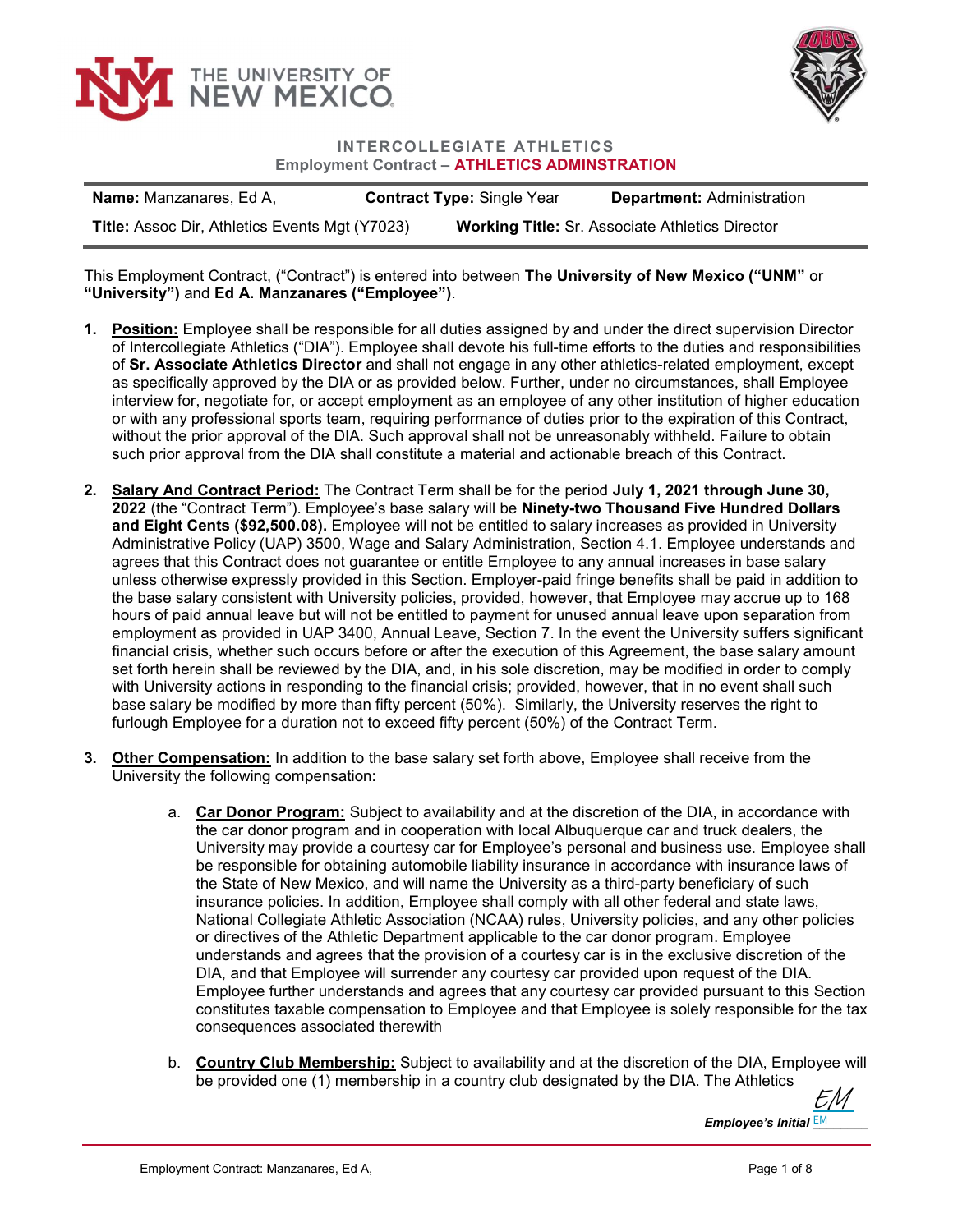Department agrees to cover the cost of membership fees, and Employee agrees to pay for all personal expenses incurred in the use of the membership. Membership as contemplated by this Section includes golf and other privileges provided by the club selected, typically but not always including tennis and pool privileges. Employee understands and agrees that the value of this membership is likely taxable compensation and that Employee is solely responsible for the tax consequences associated therewith.

Employee understands agrees that all compensation set forth in this Section is subject to compliance with University policies and procedures, the Mountain West Conference (MWC) rules and regulations, and the NCAA policies and procedures.

- 4. Incentive Salary: An incentive payment is a direct payment over and above the Employee's base salary, in an amount to be determined by the DIA subject to the approval of the University President or designee and subject to availability of funds. Employee is eligible for an incentive payment upon achieving performance criteria established by the DIA in his exclusive discretion, and which are subject to annual review and revision by the DIA. Employee will be eligible for such incentive salary payments after completing the Contract Term in which the incentive is earned. Incentive payments, if any, will be paid no later than **ninety (90)** days after the end the Contract Term. In order to be eligible for incentive payments under this provision, Employee must be currently employed by the University at the time that the incentive payment is due. Employee understands and agrees that incentive payments, if any, are taxable compensation to Employee and that Employee is solely responsible for the tax consequences associated therewith.
- 5. Independent Income: Subject to compliance with Athletics Department, University, MWC and NCAA policies, as currently in force and from time to time amended, and with advance written permission of the DIA, Employee may earn other athletics-related income during the period of this Contract only as set forth below. Employee understands and agrees that such activities are independent of Employee's University employment and the University shall have no liability or responsibility for any claims arising therefrom. Employee agrees to indemnify the University and hold it harmless from any claims arising out of any independent contractual or other business and/or employment arrangements with third parties. Employee's advance written requests pursuant to this Section shall include the sources and amounts of any independent income contemplated by this Section. Employee understands and agrees that Employee is solely responsible for any tax liability associated with such activities.

With the written permission of the DIA, Employee may organize and conduct or be employed by a camp, clinic, lessons, or sports league pursuant to the Athletics Department's summer camp policy. Employee understands and agrees to comply with all generally applicable University policies, NCAA and MWC rules, as well as the terms UNM Athletics' Camp Manual Policy and Procedures provided by the UNM Athletics Compliance office. Employee acknowledges that these policies, procedures and rules include, but are not limited to policies and rules regarding: licensing of University logos, trademarks, copyrighted material and the images and likenesses of University students and employees; income reporting; background checks; minors on campus; discrimination and harassment; and the appropriate use of University facilities. These activities are performed in addition to Employee's assigned duties and responsibilities, and shall not interfere with those assigned duties and responsibilities. Employee shall receive no compensation from the University in connection with these activities. Employee understands and agrees that Employee is solely responsible for any tax liability associated with such activities and that the University shall have no liability or responsibility for any claims arising therefrom. Employee shall be responsible for obtaining general liability insurance in accordance with insurance laws of the State of New Mexico, and will name the University as a third-party beneficiary of such insurance policies. Employee agrees to indemnify the University and hold it harmless from any claims arising out of any camp-related activities.

6. Duties and Responsibilities: Under the supervision and direction of the DIA, Employee shall be responsible for assisting the DIA to achieve, in an efficient and effective manner, the goals and objectives of the Department of Intercollegiate Athletics as established by the DIA. Said goals and achievements shall be in concert with the mission of the Department of Intercollegiate Athletics and the University, including the planning development, implementation and maintenance of an NCAA Division I athletics program that is

Employee's Initial  $\frac{\mathsf{EM}}{\mathsf{EM}}$  \_\_\_\_\_ [EM](https://secure.na2.adobesign.com/verifier?tx=CBJCHBCAABAA8FH3BsJs4gdWL95Alyko5dK1njdncLxk)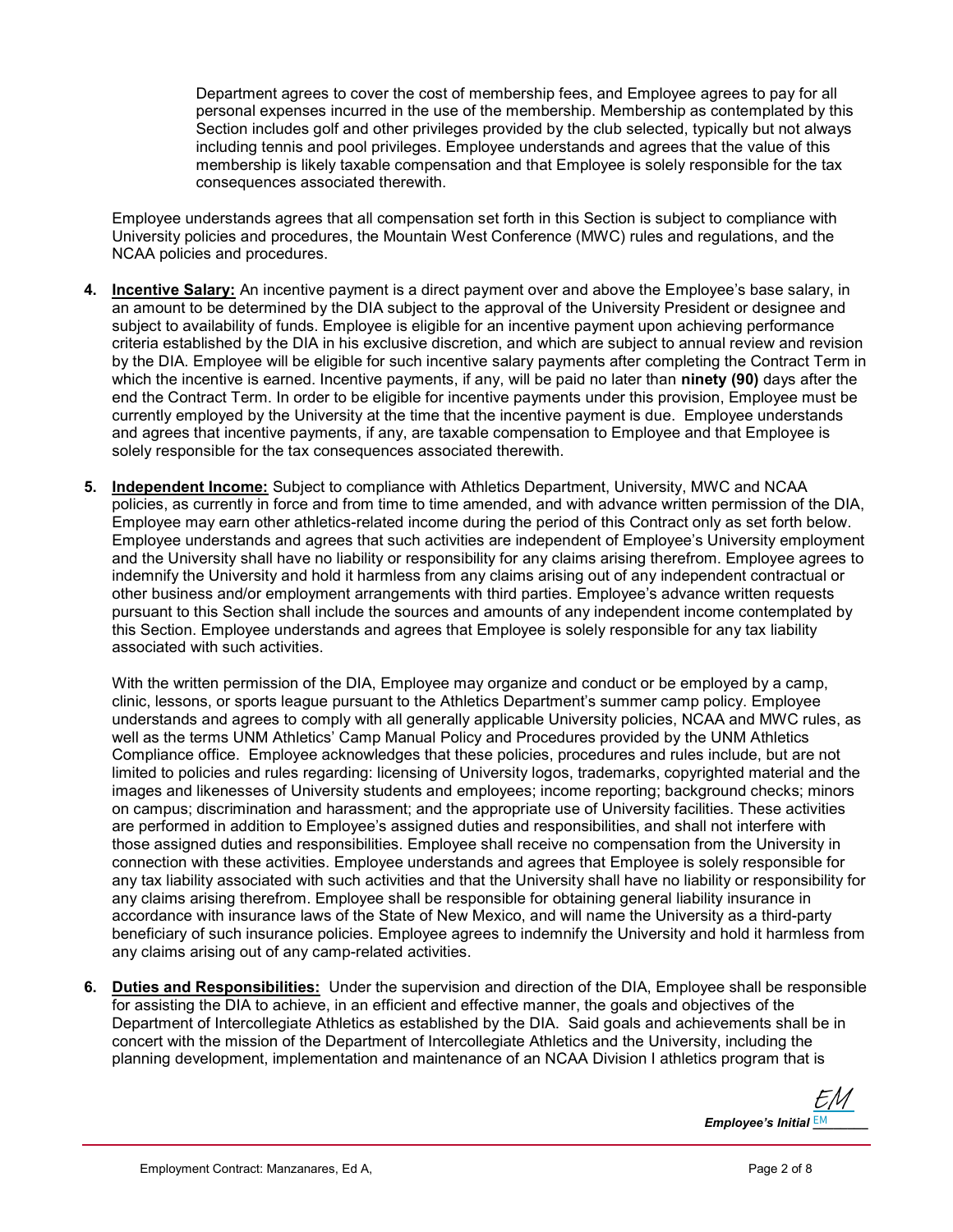characterized by excellence, exemplified by academic achievement and development of character, maturity and a sense of fair play in athletics. To that end:

- a. Employee shall perform duties and responsibilities under this Contract to the reasonable satisfaction of the DIA, including but not limited to, overseeing assigned sports programs by advising coaching staff in the recruitment coaching and instruction of student athletes of student athletes consistent with all NCAA and MWC regulations, as well as all responsibilities normally associated with and performed by a sports administrator in a NCAA Division I athletics program at a member institution of the Mountain West Conference or other major NCAA Division I institution. Employee agrees to maintain a courteous and collegial working relationship with Athletics Department and University staff and faculty.
- b. Employee shall require and use his best efforts to ensure that institutional control over assigned departments is sustained through the development, implementation and maintenance of a vigorous and effective program for compliance with all NCAA, MWC regulations and bylaws, and all policies of the University.
- c. Employee shall act and speak positively about the University and the University's athletic programs in private and public forums.
- d. Employee shall perform his duties and responsibilities while comporting himself at all times in a professional and personal manner consistent with good sportsmanship and with the high moral, ethical and academic standards of the University and the Department, the MWC, and the NCAA.
- e. At no time shall Employee be involved in discreditable conduct that is inconsistent with professional standards of the University, or that is seriously prejudicial to the best interests of the University, or that violates the University's mission in a substantive manner.
- f. Employee shall exercise due care such that any personnel under his responsibility or supervision shall comport themselves in a similar manner.
- g. Employee shall make every reasonable effort to assist those responsible  $(e.g., Head Coaches)$ to ensure that all student athletes' academic requirements are met in cooperation with and in support of the University faculty and administration.
- h. Employee recognizes and supports the importance to the University of its academic policies, standards and requirements and Employee hereby agrees to abide by and support these and any future academic standards adopted by the University, in all aspects of his duties and set forth herein.
- i. Employee shall not disclose or use any secret, proprietary, or confidential information about the University or its business affairs or activities, all of which shall be deemed "confidential information," except during the term hereof and then only for the benefit of the University.
- j. Employee, as a recognized and notable spokesperson for intercollegiate athletics and education, shall support the University administration mission, policies and decisions, in all of his dealing and activities with the public
- 7. Conduct of Athletics Personnel: Employee, hired to administer assigned departments that support intercollegiate athletics, shall act with honesty and sportsmanship at all times in promoting the honor and dignity of fair play in the context of the high standards associated with collegiate competitive sports. Employee understands and agrees that honesty and sportsmanship at all times, and the promotion of the honor and dignity of fair play in the context of the high standards associated with collegiate competitive sports, are material to this Contract, and that any conduct that undermines these values may be grounds for discipline, which can include termination for cause in accordance with Section 11.

Employee's Initial  $\frac{\mathsf{EM}}{\mathsf{EM}}$  \_\_\_\_\_ [EM](https://secure.na2.adobesign.com/verifier?tx=CBJCHBCAABAA8FH3BsJs4gdWL95Alyko5dK1njdncLxk)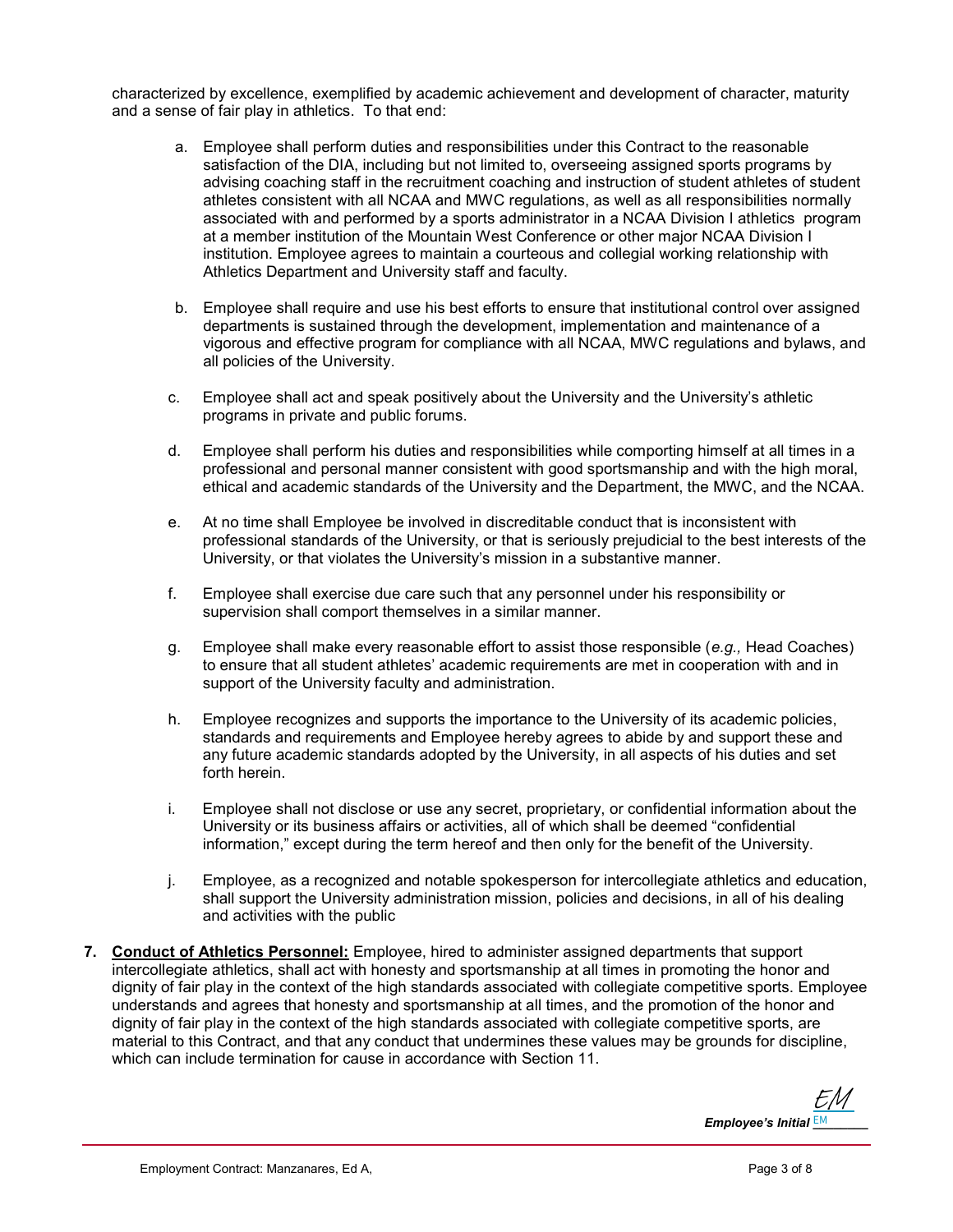Employee acknowledges that negative statements concerning the Athletics Department, the University, and the State of New Mexico made to the media or in public may be detrimental to recruiting, fundraising, and the morale of coaches, staff and student athletes and the reputation of the University. Therefore, Employee agrees that Employee is highly encouraged that whenever appropriate and in a timely manner, will first direct any complaint or criticism that Employee may have of a particular University Sports Program, the Athletics Department or the University to the DIA before directing the complaint or criticism to anyone else. This shall not prohibit Employee from making communications protected by whistleblower laws. Further, Employee shall make reasonable efforts to project a positive image with respect to the University and Athletics Department. Any conduct that disparages the Athletics Department or the University may be grounds for discipline, which can include termination for cause in accordance with Section 11.

Employee shall not engage in activities or conduct injurious to the reputation of the University, including without limitation, repeatedly conveying to one person, or conveying to an assembled public group, negative information concerning the University.

- 8. Unethical Conduct: Employee will refrain from unethical conduct. Unethical conduct may include, but is not limited to, the following examples of misconduct:
	- a. Refusal to furnish information relevant to an investigation of a possible violation of an NCAA regulation when requested to do so by the NCAA or the University;
	- b. Knowing involvement in arranging for fraudulent academic credit or false transcripts for a prospective or an enrolled student-athlete;
	- c. Knowing involvement in offering or providing a prospective or an enrolled student-athlete an improper inducement or extra benefit or improper financial aid;
	- d. Knowingly furnishing the NCAA or the University false or misleading information concerning Employee's involvement in or knowledge of matters relevant to a possible violation of an NCAA regulation;
	- e. Receipt of benefits by Employee for facilitation or arranging a meeting between a student-athlete and an agent, financial advisor, or a representative of an agent or advisor (e.g., "runner");
	- f. Refusal to furnish information relevant to an investigation of a possible violation of federal or state law or University policy when requested to do so by lawfully authorized federal or state agents or University officials or when otherwise required to report under University policy; or
	- g. Refusal to comply with regulatory or policy requirements, including but not limited to the reporting requirements imposed by the Jeanne Clery Disclosure of Campus Security Policy and Campus Crime Statistics Act, Title IX of the Education Amendments of 1972 (the "Clery Act"), and any and all University policies relating thereto.

Employee's agreement to refrain from unethical conduct is a material term of Employee's employment and this Contract. Employee expressly understands and acknowledges that unethical conduct is sufficient justification for Termination of Contract for Cause as described in Section 11.

9. Compliance With Laws, Policies, Rules and Regulations: Employee shall be responsible for being fully knowledgeable of, and being in full compliance with, the policies, rules, and regulations of the University, the MWC, or any other conference with which the University may elect to affiliate, the NCAA (as they are currently in force and as they are amended from time to time), as well as applicable federal laws, including but not limited to the Clery Act; Title IX of the Education Amendments of 1972; applicable New Mexico laws; and University policies regarding crime reporting and sexual harassment, including, but not limited to sexual harassment, sexual misconduct, and sexual violence. Employee shall immediately report any apparent or confirmed violations of the above laws, policies, rules, and regulations occurring in the department to the university's compliance staff, the DIA, or UNM's Division of Human Resources, as well as other University

> Employee's Initial EM \_\_\_\_\_\_ [EM](https://secure.na2.adobesign.com/verifier?tx=CBJCHBCAABAA8FH3BsJs4gdWL95Alyko5dK1njdncLxk)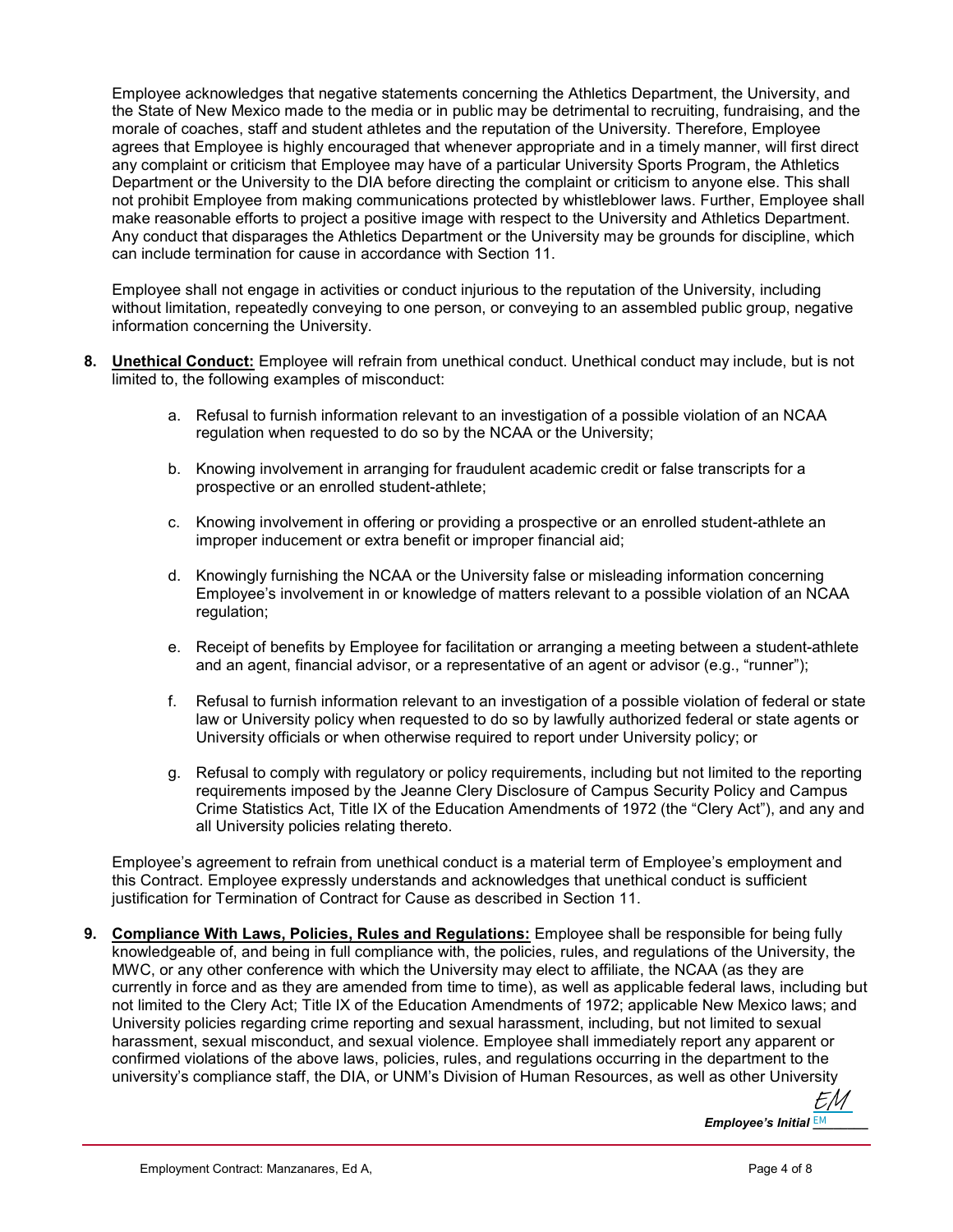official/departments as may be required by University policy. Upon receiving any information about a person who has experienced sexual misconduct, harassment, sexual assault or other sexual violence, Employee shall also report the information to UNM's Office of Equal Opportunity (OEO) within 24 hours, or as soon as reasonably practicable, by calling OEO at 505-277-5251 or by email at oeo@unm.edu. Failure by Employee to report immediately to the University's athletics compliance staff and, as appropriate the DIA or other responsible University official/department, any alleged violations of University, MWC or NCAA policies, rules or regulations by Employee or, upon becoming aware of violations by any coaches, staff members, studentathletes, or other persons under Employee's supervision that become known to Employee, which failure, in the reasonable opinion of the DIA (i) creates material risk for the University or Program or (ii) negatively affects the University or the Program in a material manner, shall subject Employee to disciplinary or corrective action as set forth in the NCAA enforcement procedure. Such failure to report shall also subject Employee to immediate suspension, at the University's sole discretion, for a period of time without pay, or termination as described in Section 11.

If the University determines that Employee is in violation of MWC or NCAA rules and regulations while employed by the University, or was in violation of NCAA or conference rules and regulations during prior employment at another NCAA member institution, Employee shall be subject to disciplinary or corrective action as set forth in the NCAA enforcement procedure and may be suspended without pay by the University at the University's reasonable discretion for a period of time not to exceed ninety (90) days, or terminated as described in Section 11. If Employee fails to meet his obligations as stated in this Section or fails to complete any University-required training within six (6) months of the beginning of Employee's employment, or otherwise fails or refuses to meet his obligations under any law, regulation, policy or procedure, Employee may be subject to disciplinary action up to and including suspension and termination as described in Section 11.

Employee specifically acknowledges and agrees that Employee's compliance with applicable laws, policies, rules, and regulations are material obligations of this Contract.

- 10. Non-Applicability of University Employment Policies and Due Process Guarantees: This Contract creates no expectancy of or property interest in continued employment with the University. Accordingly, no provisions of the University Administrative Policy manual (UAP) addressing or governing separation of employment, discipline and contract employees generally are applicable to Employee. No due process guarantees relating to progressive discipline, suspension, discharge, and appeal processes are accorded to Employee under this Contract. All rights, processes and notices afforded to Employee or required from Employee are specifically enumerated under sections 11, 12 and 13 of this Contract.
- 11. Termination of Contract for Cause: The University reserves the right to immediately terminate this Contract for cause at any time. Cause includes, but is not limited to, violation of any material obligation of Employee under this Contract or any amendments hereto. In addition to a material breach of this Contract, the parties agree that the following non-exclusive list constitutes cause for termination under this Section:
	- a. insubordination;
	- b. Employee's neglect of, or failure or refusal to perform, his duties as Sr. Associate Athletics Director in any material respect after receiving written notice of such failure or refusal from the DIA;
	- c. Malfeasance;
	- d. Employee's failure to comport himself in a manner consistent with good sportsmanship or the moral, ethical or academic standards specified in this Contract or in University policies and regulations;
	- e. failure of Employee or any other person under his supervision and direction to comply with applicable standards or regulations of the MWC or the NCAA, federal or state law, or University

Employee's Initial  $\frac{\mathsf{EM}}{\mathsf{EM}}$  \_\_\_\_\_ [EM](https://secure.na2.adobesign.com/verifier?tx=CBJCHBCAABAA8FH3BsJs4gdWL95Alyko5dK1njdncLxk)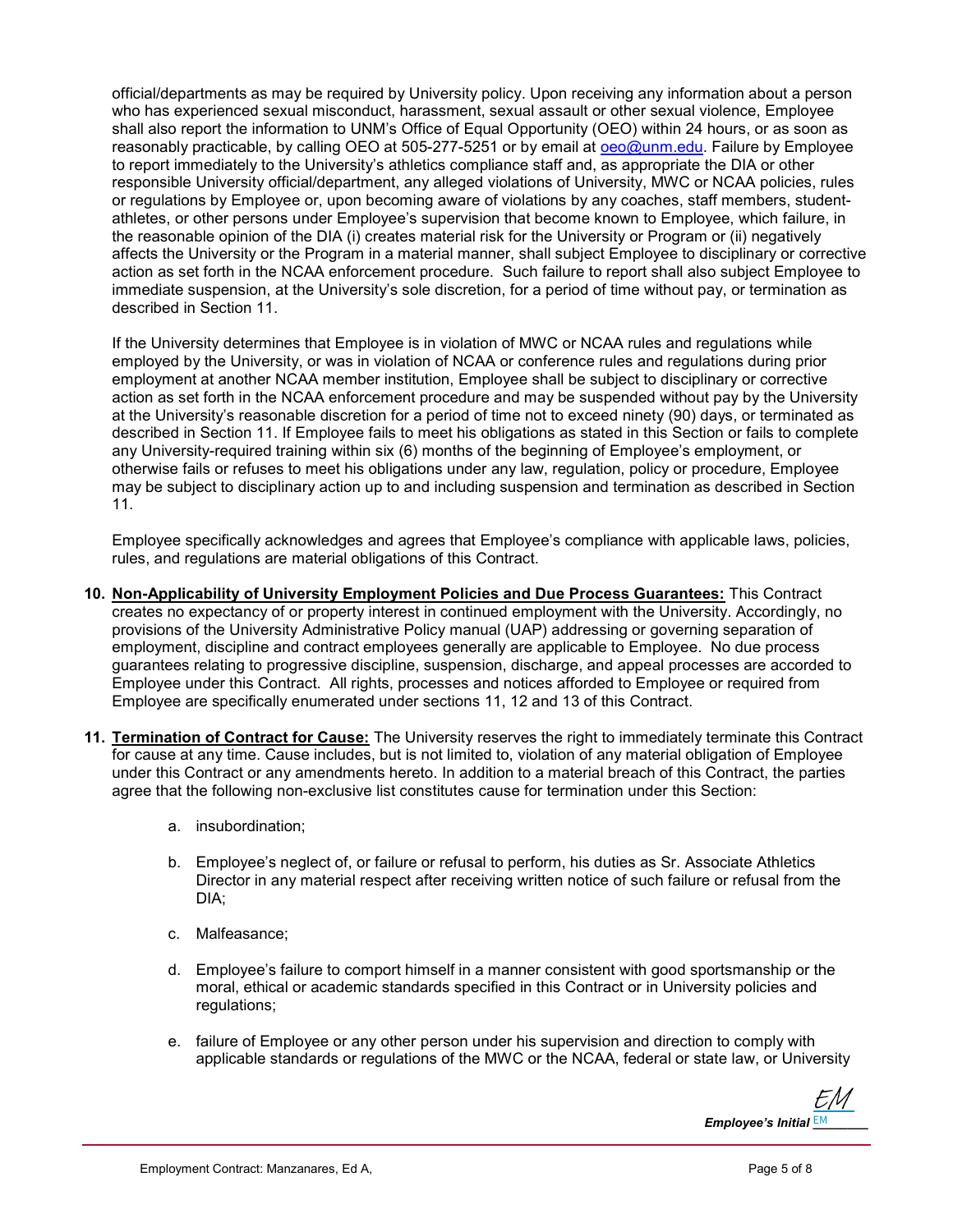rules, regulations or policies, as amended from time to time, regardless of whether such violation results in the imposition of sanctions or other consequences;

- f. Employee's failure to promote an atmosphere of compliance or his failure to properly and effectively monitor personnel under his supervision and direction which results in material noncompliance by Employee's personnel, with applicable standards or regulations of the MWC or the NCAA, federal or state law, or University rules, regulations, or policies, as amended from time to time, regardless of whether such violation results in the imposition of sanctions or other consequences;
- g. Employee's instruction to any member of the Athletics Department, student or other person to respond inaccurately or incompletely to any request or inquiry concerning a matter relevant to University's athletic programs or other institution of higher learning which shall be propounded by University, the NCAA, the MWC or other governing body having supervision over the athletic programs of University or such other institution of higher learning, or required by law;
- h. Employee's failure to fully cooperate in the enforcement and implementation of any drug testing and/or education program established by the University, the MWC, the NCAA, or pursuant to federal or state law that is applicable to student athletes or other employees of the University;
- i. Employee's being charged with, indicted for, pleading no contest to, or being convicted of (i) any felony; or, (ii) any misdemeanor involving gambling, drugs or alcohol
- j. engaging in conduct which either (i) displays a continual, serious disrespect or continual, serious disregard for the mission of the University, (ii) brings Employee into public disrepute (ii) constitutes moral turpitude or breaches the high moral and ethical standards applicable to Employee as a visible representative of the University;
- k. major or repeated minor violation of policies, rules, or regulations of the University; major or repeated secondary infractions of the MWC or NCAA rules (including any similar infraction which may have occurred at Employee's prior employment); major or repeated minor violation of New Mexico or federal laws, regulations, or policies;
- l. Employee's misconduct, whether or not relating to Employee's employment, which is not in the best interest of the University or which violates the University's mission, interests, policies, or regulations, and which causes material damage to the reputation or dignity of the University or its athletics program;
- m. participating in any (i) gambling, bookmaking, wagering, or betting involving any athletic contest whatsoever wither by soliciting, placing or accepting a bet or wager or through a bookmaker, a pool, or any other method of gambling; or (ii) counseling, instruction, encouraging, or knowingly and intentionally permitting any student-athlete, assistant coach, or other individual under or subject to Employee's control, authority, or supervision to participate in such activity;
- n. failure to report promptly to the DIA in writing any violations or potential violations known to Employee of University Rules including, but not limited to, those by Employee, coaching staff, student athletes or other persons under the direct control or supervision of Employee;
- o. failure to take reasonable steps to ensure the physical and mental wellbeing of student athletes;
- p. willful or grossly negligent conduct injurious to the Athletics Department or the University;
- q. any other violation of policies of the University or its Athletics Department.

If this Contract is terminated for cause, the University shall have no further liability except for base salary and fringe benefits accrued to the date of termination.

Employee's Initial  $\frac{\mathsf{EM}}{\mathsf{EM}}$  \_\_\_\_\_ [EM](https://secure.na2.adobesign.com/verifier?tx=CBJCHBCAABAA8FH3BsJs4gdWL95Alyko5dK1njdncLxk)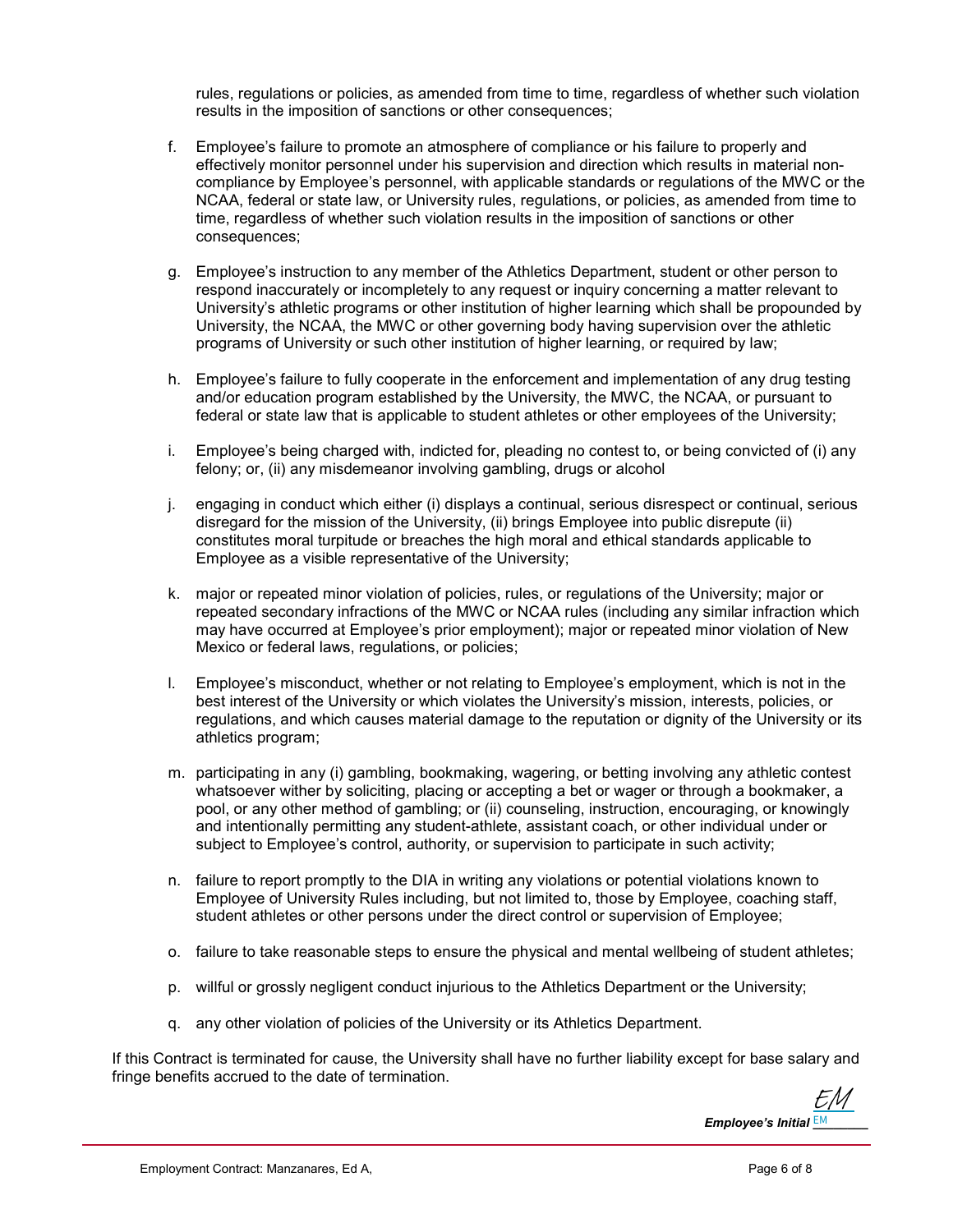Nothing in this Section shall prevent, limit or otherwise interfere with the University's right to terminate the services of the Employee without cause at any time subject to the provisions of Section 12 herein. Therefore, this Section creates no expectancy of or property interest in continued employment and no University Administrative Policy addressing or governing progressive discipline, discharge or the appeal process for discharge shall be applicable to Employee.

- 12. Contract Non-Renewal: Employee expressly agrees that there exists no expectancy of renewal of this Contract beyond the term stated in Section 2 herein. Employee also expressly agrees that no notice that this Contract will not be renewed is required. Employee understands that this provision contradicts UAP 3240, Contract Employees, and expressly agrees that no notice is required. The obligations of the University and Employee pursuant to this Contract shall terminate with the termination or non-renewal of Employee's employment.
- 13. Termination by Disability or Death: It is expressly understood and agreed that this is a personal service agreement between the parties and that in the event of the incapacity of Employee to the degree that he is rendered incapable of performing the obligations and duties contained in this Contract for a period of more than ninety (90) consecutive days, as certified by two (2) physicians selected or approved by the University, or his untimely demise, this Contract shall terminate and the University shall have no further financial or other obligation whosoever hereunder except to pay Employee his base salary and benefits accrued to the date of termination.
- 14. Complete Employment Contract: This Employment Contract and any Exhibits attached hereto and incorporated herein by reference, constitute the final and complete agreement between the parties. Any amendments or further addenda, hereafter agreed to by both parties, shall be in writing and executed with the same formality. All prior and contemporaneous negotiations and agreements pertaining to Employee's employment by the University are deemed incorporated into this Contract and such documents and instruments are deemed to have been abandoned if not so incorporated. No verbal understandings, statements, promises, or inducements contrary to the terms of this Contract exist.
- 15. Severability: If any provision of this Contract is held to be invalid or unenforceable for any reason, such provision shall be ineffective to the extent of such invalidity or unenforceability; provided, however, that the remaining provisions will continue in full force without being impaired or invalidated in any way unless such invalid or unenforceable provision or clause shall be so significant as to materially affect the Parties' expectations regarding this Contract. The Parties shall replace any invalid or unenforceable provision with valid provision which most closely approximates the intent and economic effect of the invalid or unenforceable provision.
- 16. Governing Law and Forum: This Contract, and any other amendments, shall be governed by and construed in accordance with the laws of the State of New Mexico and the policies and procedures of The University of New Mexico Board of Regents.
- 17. Waiver: No waiver by either party of any rights under this Contract will be valid unless set forth in a writing signed by that party. The failure of either party to insist upon strict performance of this Contract shall not be construed as a waiver of any of the party's other rights under the Contract.
- 18. Captions: The captions used herein are for convenience only and do not in any way limit or amplify the terms and provisions hereof.
- 19. Mandatory, Binding Arbitration: The Parties agree to submit to binding arbitration any claims that they may have against each other, of any nature whatsoever, other than those prohibited by law, pursuant to the New Mexico Uniform Arbitration Act, and hereby waive any rights to file suit in a court of law on any such claims.

Employee's Initial  $\frac{\mathsf{EM}}{\mathsf{EM}}$  \_\_\_\_\_ [EM](https://secure.na2.adobesign.com/verifier?tx=CBJCHBCAABAA8FH3BsJs4gdWL95Alyko5dK1njdncLxk)